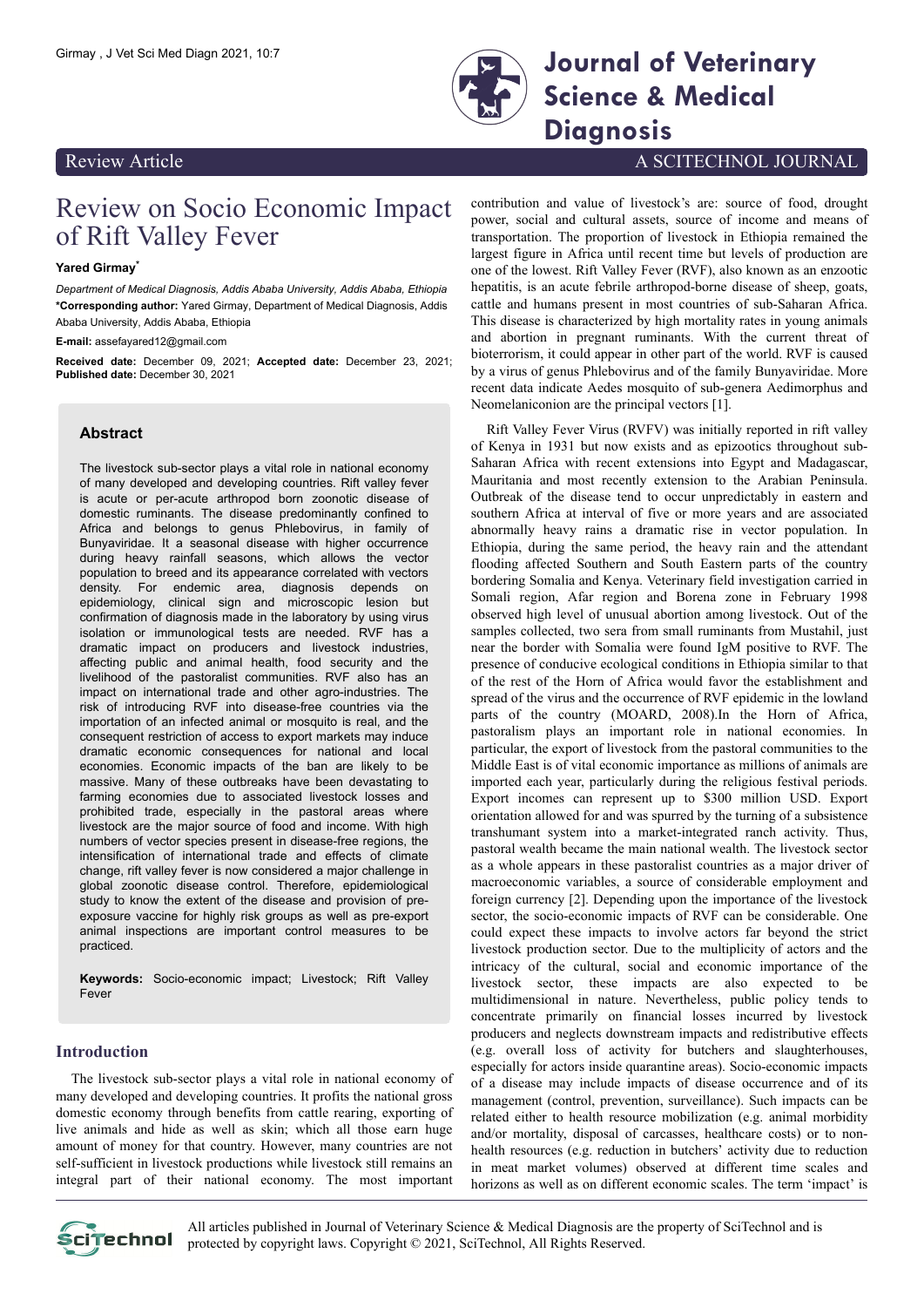used here as it relates to a broader concept than costs. It also includes redistributive and structural effects on socio-economics, which may not be considered as costs (e.g. when players are forced out of the business by the disease or its control (or forced to diversify) and the market is later taken up by competitors). Considering the current zoonotic threat of RVF and the increasing risk of spread to a diseasefree continent, there is a need for better understanding of the socioeconomic impact of RVF to integrate it within the disease management and policy decision process.

Therefore, the objectives of this seminar paper are:-

- **•** To review epidemiology and management of rift valley fever,
- **•** To review socio-economic impacts of rift valley fever, and
- **•** To highlight zoonotic importance of rift valley fever.

#### **Socio-Economic Importance of Rift Valley Fever**

Globally, the livestock sector plays an important role in the economies of many developing countries). About 800 million to 1 billion of the world's poor & landless derive their livelihoods from livestock activities (LID, 1999). Although livestock production plays important role in the economies of most nations, livestock remains vulnerable to disease. This disease sometimes results in outbreaks that vary in severity & magnitude of economic impact. Immediate impacts of a disease outbreak include a reduction in productive capacity of the animal  $\&$  a subsequent reduction in in the supply of meat  $\&$  meat products. According to MacInerney, the economic costs of a disease comprise two components: losses & expenditures. During a disease outbreak producers incur extra costs in mitigating the outbreak. Costs of an outbreak are generated mainly from three sources; surveillance, control, & eradication, losses of production, & loss of access to export markets. In addition to this there may be non-market impacts  $\&$  costs to consider [3]. Hence, the economic impact of the disease can be categorized in to direct & indirect losses. Indirect losses include control costs, & loss of markets, as well as loss of production potential, i.e. production that could have been achieved had the rift valley fever outbreak not occurred. Direct impacts of animal disease at the farm level include increased mortality & morbidity, as well as reduced feed efficiency & lower average daily gain.

#### **Impact of RVF on producers' livelihoods**

The first reported direct socio-economic impact of RVF was on livestock producers due to high levels of mortality (between 50% and 100%) which affect their feed security and future income due to loss of future stock as a result of morbidity (e.g. abortions in 90–100% of cases) in animals. This represents an important loss of stock, especially in young ruminants In addition, the disturbance on herd dynamics could result in production losses lasting several years or even several animal generations (long-term effects). These effects are perceived over the long term and are subject to the combined influence of other economic mechanisms besides the strict herd dynamics. If the household economy is diversified enough, that is, if there are other activities or opportunities to generate income, the direct impact of RVF on livestock losses can be partly mitigated. Pastoral communities relying on a livestock economy are highly vulnerable to the threat of disease to their livestock such as RVF.The pastoralists become inability to achieve their daily demands, inability to obtain protein leading to malnutrition and monetary loss at individual level during control of the disease. Moreover, in the context of the Horn of Africa, pastoralists who represent 15–20 million people in Djibouti,

Eritrea, Ethiopia, Kenya, Somalia and Sudan have turned to a marketintegration and international trade orientation. This has led to new development opportunities but also to new economic threats, by increasing interdependence with the international economy. The livestock household that were affected by RVF in 2006–07 faced psychological distress associated with the disease. The psychological distress included loss of living confidence (fear of death), possibility of contracting the disease, possibility of losing animals as they depended on them, fear of eating meat and loss of livestock market due to legal restriction of livestock markets in and outside the country [4]. During focus group discussion, it was reported that, not only the diseased families who appeared to experience psychological problems, but many individuals which included livestock and non-livestock keepers. Psychological distress was reported during questionnaire survey to be more severe in families that had RVF in their households.

#### **Impact of RVF on livestock industry**

The impact of RVF on producers will have repercussions along the livestock value chain (production and market activities) and its ancillary services. Cumulatively, the impact on other service providers within the livestock supply chain and other parts of the larger economy can be greater than the impact of RVF at the farm level. The impacts may be short  $(1$  year) or long term (over 1 year) and qualitative (value chain restructuring) and/or quantitative (performances and socio-economic values). These impacts are partially due to changes in the value and quantity of animals on the market. RVF outbreaks may result in the enforcement of embargoes on the exportation of live animals and animal products, as imposed by international sanitary policies. Where the banned export sector has an important economic weight in national trade balance, the ban may significantly affect the national economy. Hence, the successive RVF related trade bans could impact the public treasury, the exchange rate of national currency and the price of imported goods. Beyond the livestock value chain, there may be spillover effects on other agricultural value chains (e.g. the importation of other agricultural products may be banned from the infected countries) as well as nonagricultural sectors, such as transportation or tourism.

#### **Impact of the trading ban**

In some countries (e.g. Somalia, Tanzania), taxation on livestock exports is the main source of government revenue. Livestock exports play a major role as a source of employment, income and foreign exchange. The export bans thus lead to decreasing livestock prices and worsening terms of trade, which further undermine pastoralist's purchasing power and livelihood. RVF outbreaks may result in the enforcement of embargoes on the exportation of live animals and animal products, as imposed by international sanitary policies. Where the banned export sector has an important economic weight in national trade balance, the ban may significantly affect the national economy. Hence, the successive RVF-related trade bans could impact the public treasury, the exchange rate of national currency and thus, the price of imported goods. The impact on livestock marketing is more severe during the major public religious feasts. During these periods, the risk of RVF infection increases because of a high density of animals and the religious practices. The cessation of exports will also lead to heavy livestock populations being kept locally, thus increasing the competition for grazing land and water resources. Oversupply of animals in the local market depresses prices and further reduces the income and purchasing power of livestock owners. With the increased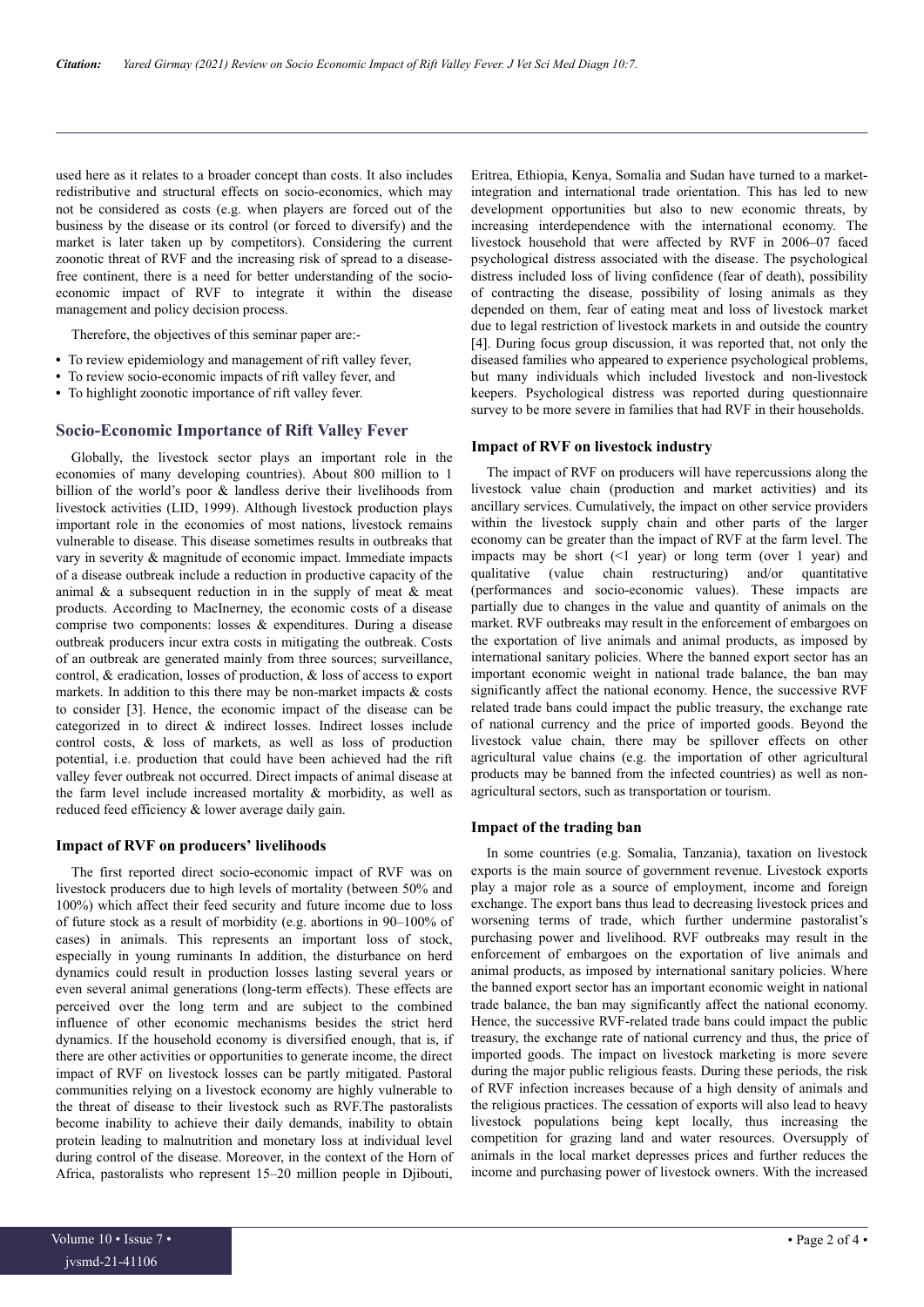livestock herd, there will be an uncontrolled proliferation of berkads (water reservoirs) and an absence of water point management and maintenance. The proliferation of berkads resulted in increasing livestock population clustering into villages and converted the villages into all‐year‐round grazing areas, leading to over‐grazing and environmental degradations. The lost livestock income also caused households to turn to wood-cutting and charcoal-making, accelerating the deforestation process. Many exporters were also forced out of the business while others diversified. The ban also forced more of the pastoral population into urban centers, increasing problems of urban poverty, unemployment, and destitution (human trafficking, piracy, joining armed groups and so on) particularly for those without supportive kinship networks. Expectedly, all illegal and legal livestock exports have fallen sharply as a result of the import ban in the secondary Middle Eastern markets. The ban on import by Middle Eastern countries has led to increased illegal sale of livestock through Somalia and Kenya, and to a lesser extent, through Sudan and Djibouti. This is another reason for the decline in official exports. Considerable economic loss in the marketing chain, foreign currency earnings and fiscal revenues for public local administrations resulted.

### **Impact of RVF on Public Health**

Developing and transition countries are particularly at risk of zoonosis such as RVF. In 2006-2007 the outbreak that affected Sudan, Kenya, Somalia, and Tanzania led to over 900 human deaths in addition to substantial losses of livestock. The higher infection with RVF reported among male herders, and common risk factors were touching or disposing aborted fetuses or being exposed to mosquitoes. Other risk factors include consuming or handling products from sick animals, contact with livestock as herdsmen and handling of aborted fetuses, milking, skinning, slaughtering, sleeping with animals, touching blood, and caring for animals during birthing [5]. During a severe outbreak, a substantial number of human infections can occur inducing extensive implementation of disease treatment and control programs. Human deaths following RVF infections were first recorded during the epidemic of 1975 in South Africa when seven patients died of encephalitis and hemorrhagic fever associated with necrotic hepatitis [6]. In 1977–1978, a major RVF epidemic in Egypt resulted in 200,000 human cases and 600 fatalities. Twenty years later, a new epidemic affected over 500,000 persons in East Africa, among which 500 people died. From December 2006 to May 2007, RVF human cases were reported in Somalia (114 cases reported, 51 deaths), Kenya (684 cases reported, 155 deaths) and Tanzania (290 cases reported, 117 deaths).

## **Cross-sectorial costs linked to disease prevention, treatment and control measures**

Control costs include the value of all resources used to manage the disease at household (treatment costs) and national level (disease prevention and control costs [7]. Several control measures are described: (i) control of livestock movements with respect to trade and export, (ii) vector control with an emphasis on larvicides in vector breeding sites or (iii) vaccination of livestock. The endemic status of the disease in countries with recurrent outbreaks may result in longterm financial investment and recurrent costs for disease control (e.g. animal vaccination and/or vector control) and surveillance, relying on sentinel herds, passive abortion reporting or mosquito trapping [8].

# **Conclusion and Recommendations**

RVF is first recognized in Africa and has a great potential to spread to other continents and cause high lamb and calf mortality and abortion in adult animal and flue like disease in human. Besides the existing serological evidence of the disease in Ethiopia, the geographical proximity of the country to RVF endemic countries like Kenya, Sudan and Somalia, the nature of livestock movements across the international border and the ease with which infected mosquitoes can be moved longer distances by the help of wind lead to the conclusion that Ethiopia will always be vulnerable to clinical RVF during the epizootic periods in neighboring countries. RVF is economically important disease. In addition to its impact on animal health, the impact it results due to import and export restriction is significant particularly in those countries which livestock contributes great share in their economy. As rift valley fever needs insects, a mosquito, for its life cycle and transmission, its epidemics has cyclical occurrence. Immunization and vector control are the main strategies to reduce the incidence of RVF. It is considered as an occupational disease of livestock handlers, dairy farmers, abattoir workers and veterinarians.Therefore, based on the above conclusion the following recommendations are forwarded; Epidemiological study is required to know the extent of the disease. Provision of pre-exposure vaccine for highly risk groups and immunization of animals in enzootic areas should be practiced. Pre-export animal inspections should be instituted to proof absence of RVF virus activity in the areas from which animals are originated. In RVF- free countries the importation of all susceptible species should be prohibited. Barrier precautions (e.g., gloves and additional personal protective equipment) should be used whenever there is a possibility of contact with animals. Milk should be pasteurized or boiled, and all other animal tissues including blood and meat should be cooked, and not consumed raw.

# **References**

- 1. [Chengula AA, Mdegela RH, Kasanga CJ \(2013\) Socio-economic](https://doi.org/10.1186/2193-1801-2-549) [impact of Rift Valley fever to pastoralists and agro pastoralists in](https://doi.org/10.1186/2193-1801-2-549) [Arusha, Manyara and Morogoro regions in Tanzania.](https://doi.org/10.1186/2193-1801-2-549) [Springerplus 2: 1-14.](https://doi.org/10.1186/2193-1801-2-549)
- 2. [Sindato C, Karimuribo E, Mboera LE \(2011\) The epidemiology](https://doi.org/10.4314/thrb.v13i5.1) [and socio-economic impact of Rift Valley fever in Tanzania: a](https://doi.org/10.4314/thrb.v13i5.1) [review. Tanzania J Heal Res 13.](https://doi.org/10.4314/thrb.v13i5.1)
- 3. [Peyre M, Chevalier V, Abdo‐Salem S, Velthuis A, Antoine‐](https://doi.org/10.1111/zph.12153) [Moussiaux N \(2015\) A systematic scoping study of the socio‐](https://doi.org/10.1111/zph.12153) [economic impact of rift valley fever: research gaps and needs.](https://doi.org/10.1111/zph.12153) [Zoonoses Public Heal 62: 309-325.](https://doi.org/10.1111/zph.12153)
- 4. [Nanyingi MO, Munyua P, Kiama SG, Muchemi GM, Thumbi](https://doi.org/10.3402/iee.v5.28024) [SM, et al. \(2015\) A systematic review of Rift Valley Fever](https://doi.org/10.3402/iee.v5.28024) [epidemiology 1931–2014. Infect ecol epidemiol, 5: 28024.](https://doi.org/10.3402/iee.v5.28024)
- 5. [Muga GO, Onyango-Ouma W, Sang R, Affognon H \(2015\)](https://dx.doi.org/10.4269%2Fajtmh.14-0363) [Sociocultural and economic dimensions of Rift Valley fever.](https://dx.doi.org/10.4269%2Fajtmh.14-0363) [Ame J Tropical Med Hyg 92: 730.](https://dx.doi.org/10.4269%2Fajtmh.14-0363)
- 6. [Fawzy M, Helmy YA \(2019\) The one health approach is](https://doi.org/10.3390/v11020139) [necessary for the control of Rift Valley fever infections in Egypt:](https://doi.org/10.3390/v11020139) [A comprehensive review. Viruses 11: 139.](https://doi.org/10.3390/v11020139)
- 7. [Rolin AI, Berrang-Ford L Kulkarni MA \(2013\) The risk of Rift](https://doi.org/10.1038/emi.2013.81) [Valley fever virus introduction and establishment in the United](https://doi.org/10.1038/emi.2013.81) [States and European Union. Emerg micro infect 2: 1-8.](https://doi.org/10.1038/emi.2013.81)